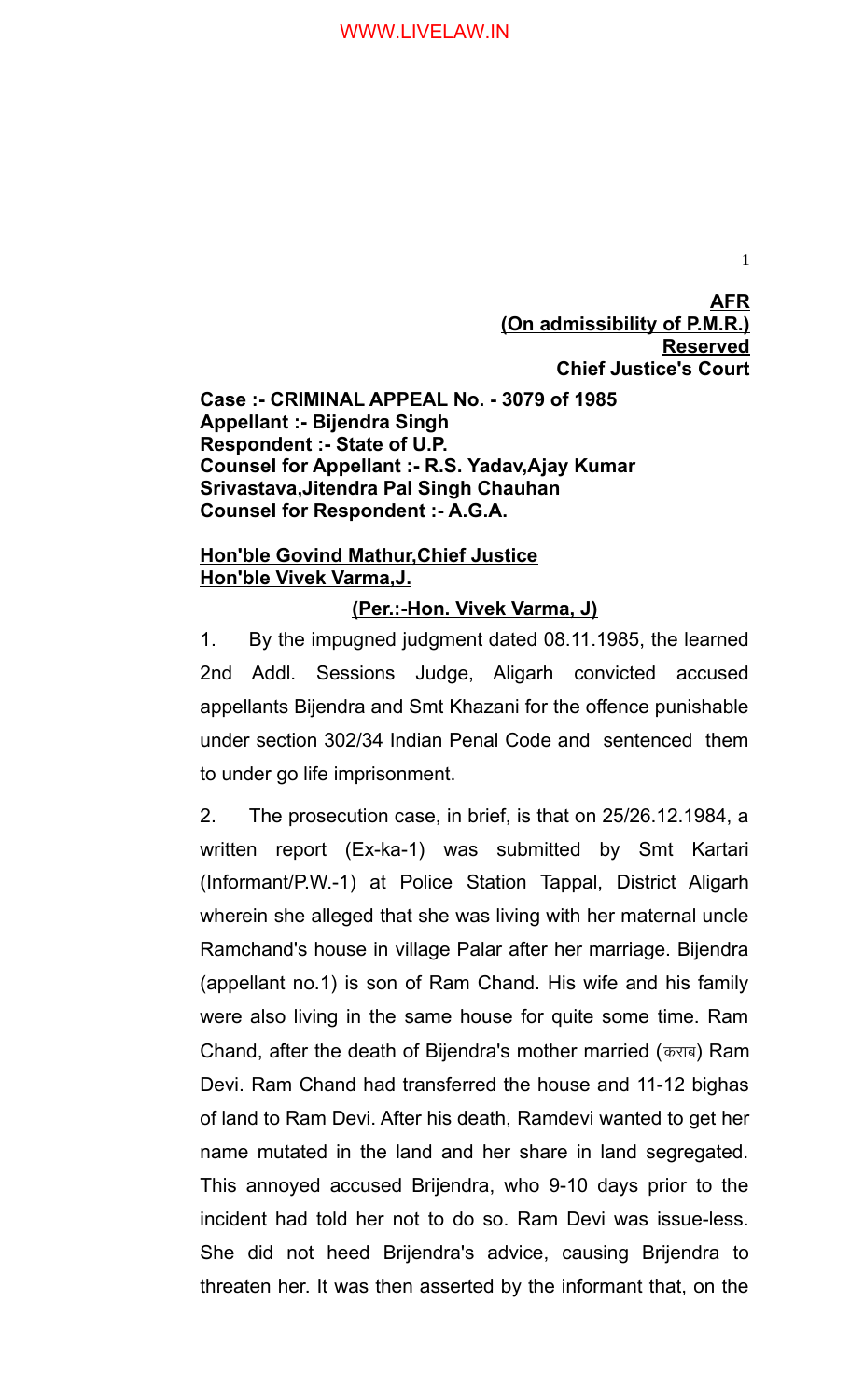fateful night at about 12 O'clock when she and her son Jaggo were sleeping in her maternal uncle's house. They were awakened by shrieks of *(mami)* Rama devi and saw that Bijendra was inficting gandasa blows at Mami's naval  $(\exists x)$  and an unknown person was holding mami's head and Bijendra's wife Khajani (co accused-appellant no. 2) was holding her legs. When they raised an alarm Bijendra threatened them. After killing Ramdevi, he and the unknown person went outside*.* It was also asserted that due to fear, informant and her son remained in the house whole night. In the morning after getting the complaint transcribed by Bishambhar the same was sent to the Police Station.

3. On the basis of the said written report, the First Information Report (Ex-Ka-5) was lodged on 26.12.1984 at 8.15 a.m, vide Case Crime No. 152, under Section 302 IPC against the accused appellants at P.S. Tappal, District Aligarh. The investigation was entrusted to Mahavir Singh (P.W.-5). The inquest (Ex- Ka-4) on the dead body of the deceased was conducted on 26.12.1984 at 10 a.m and thereafter it was sent for autopsy. The postmortem report is available on record as Ex-Ka-16. As per Dr J. L. Agarwal, following ante-mortem injuries were found:-

- *1. Incised wound 12 cm X 2.5 cm X bone deep into right side scalp 10 cm on the ear.*
- *2. Incised wound 3 cm X 3 cm X bone deep into right side joint 12 cm above right eye brow longitude.*
- *3. Incised wound 2 cm X 12 cm X bone deep in right side face and middle of neck with muscular rim and body, trachea and jaw.*
- *4. Abrasion 3 cm X 1 cm in the left shoulder.*
- *5. Lacerated would 1 cm X ½ cm on the lob of*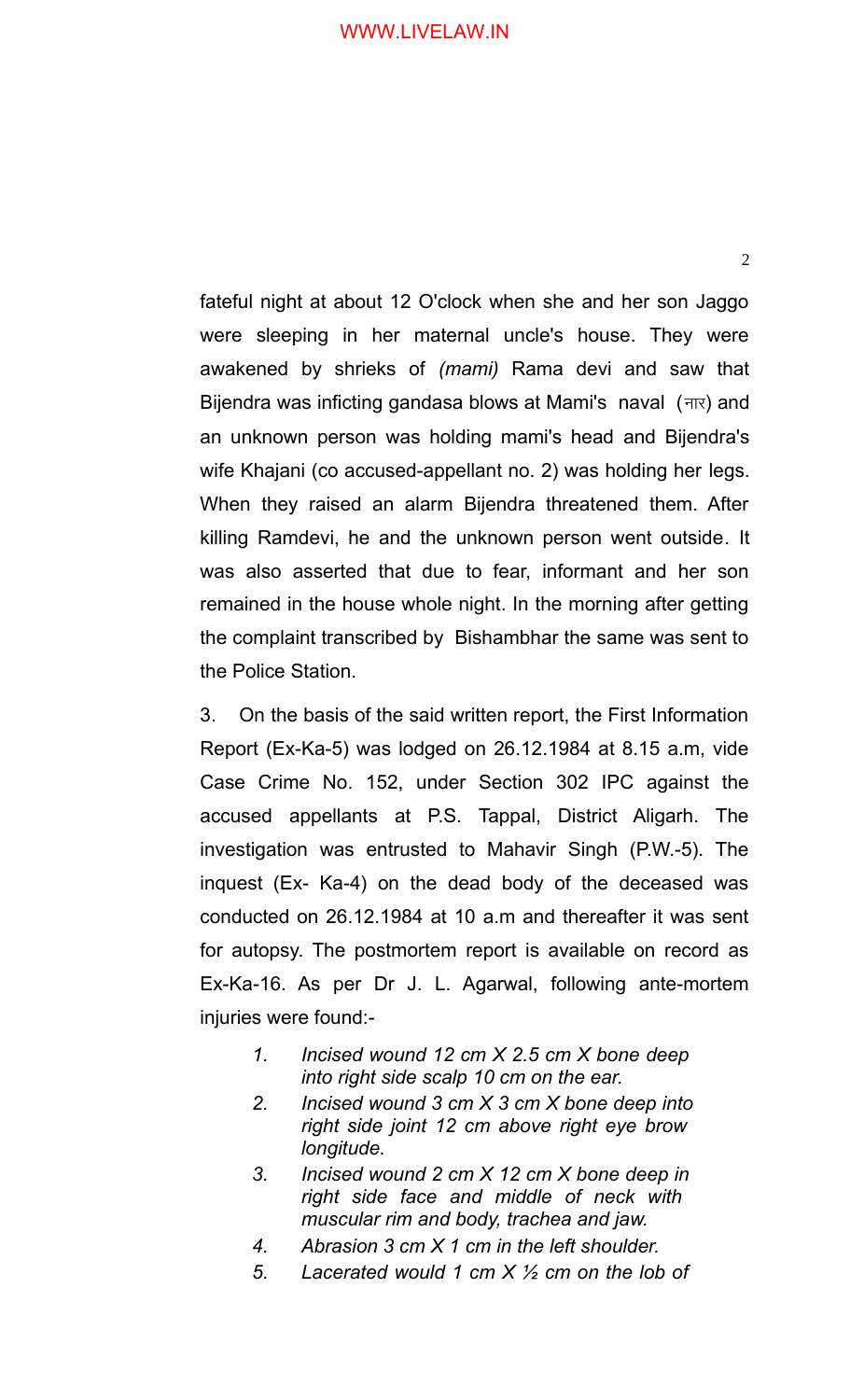### *left ear.*

4. The police submitted charge-sheet (Ex-Ka-13) only against the appellants Bijendra and Smt Khazani under Sections 302/34 IPC. The third unknown accused of the F.I.R. could not be traced out by the police.

5. During the course of trial, the prosecution produced five witnesses in support of its case. PW-1 Smt Kartari, is the informant and eye witness. Another eye witness is PW-2 Jaggo son of PW-1. The scribe of the F.I.R. Bishamber is PW-3. Budh Singh, a witness of extra judicial confession is PW-4. The investigating officer of the case is Mahaveer Singh, who is PW-5.

6. Opportunity was accorded to the accused appellants as per provisions of section 313 Cr.P.C, to explain the adverse and incriminating circumstances against them in the prosecution evidence. Both denied all the circumstances appearing against them in prosecution evidence and claimed false implication. Accused Bijendra stated that he is the only son of his father and the prosecution witness wanted to implicate him falsely to grab his property.

7. The doctor who conducted autopsy was not examined before the trial court. The formal proof of the post-mortem report was dispensed with, as its contents were admitted by the defence.

8. The trial Court relied upon the evidence of eye witnesses viz. P.W.-1 Smt Kartari and P.W.-2 Jaggo and held the appellants guilty and convicted and sentenced them as mentioned. Hence this appeal.

9. Heard learned counsel for the appellants, Mr S. A.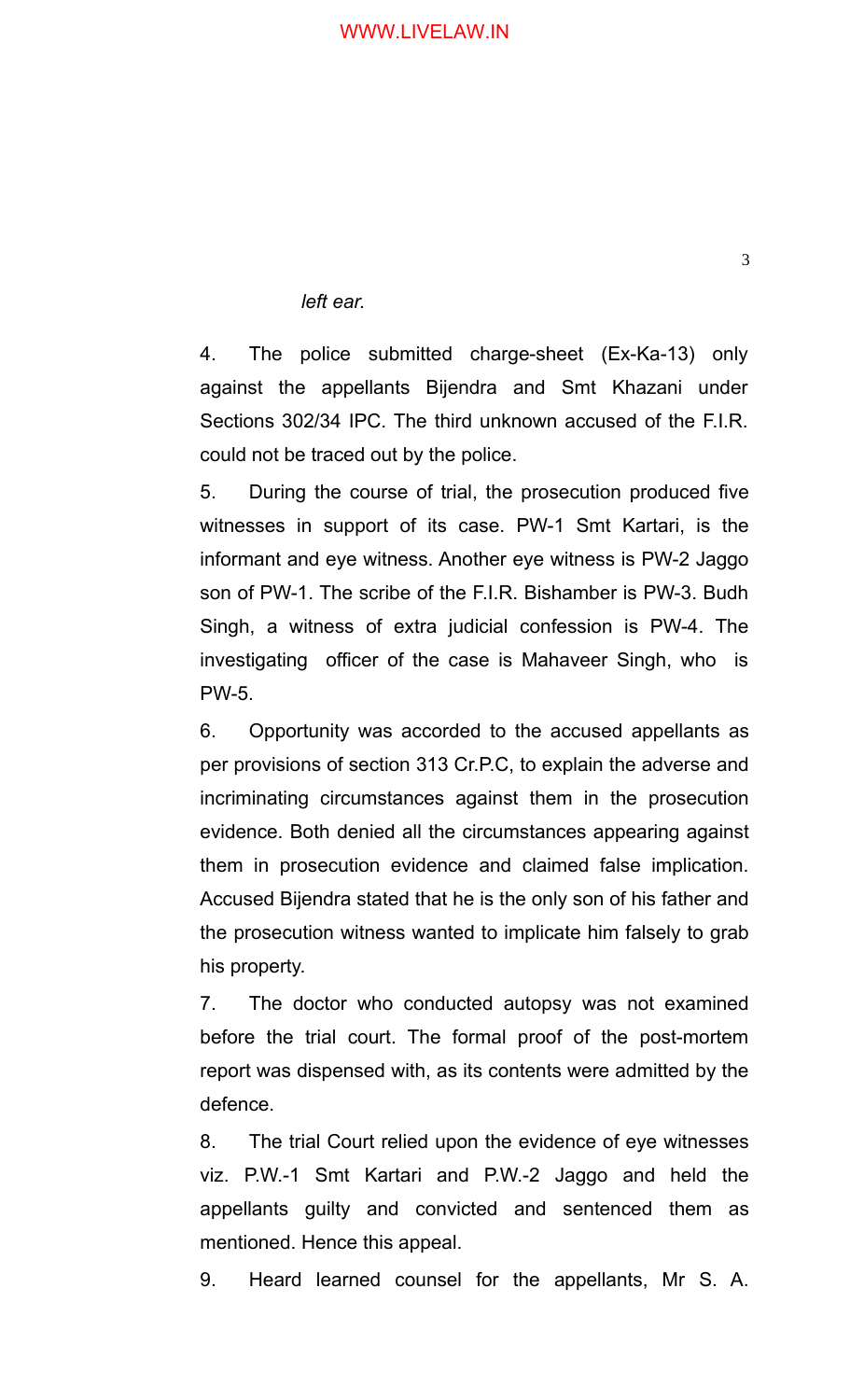Murtaza, learned AGA and perused the material on record.

10. Learned counsel for the appellants at the first instance submitted that the doctor, who conducted the postmortem examination of the deceased Smt. Ram Devi, was not examined in the court, though the same has been marked as exhibit by the court. Such a procedure adopted by the trial court could not be approved, as the contents of the postmortem report could not be admitted under Section 294 of the Code of Criminal Procedure, unless, the same was duly proved by the doctor, who had prepared the same.

11. The submission of the learned counsel for the appellants is legally not sustainable, in view of the settled position of law that if the genuineness of any document filed by a party is not disputed by the opposite party, it can be treated as substantive evidence under sub-section (3) of Section 294 Cr.P.C. The Hon'ble Supreme Court in case of **Akhtar Vs State of Uttaranchal (2009) 13 SCC 722**, has observed that if the defence has admitted the genuineness of the postmortem report before the trial court, the genuineness and veracity of the document stands proved and shall be treated as valid evidence under Section 294 Cr.P.C. The relevant portion is quoted below:-

> "21. It has been argued that non-examination of the concerned medical officers is fatal for the prosecution. However, there is no denial of the fact that the defence admitted the genuineness of the injury reports and the post mortem examination reports before the trial court. So the genuineness and authenticity of the documents stands proved and shall be treated as valid evidence under Section 294 of the CrPC. It is settled position of law that if the genuineness of any document filed by a party is not disputed by the opposite party it can be read as substantive evidence under sub-Section (3) of Section 294 CrPC. Accordingly, the post-mortem report, if its genuineness is not disputed by the opposite party, the said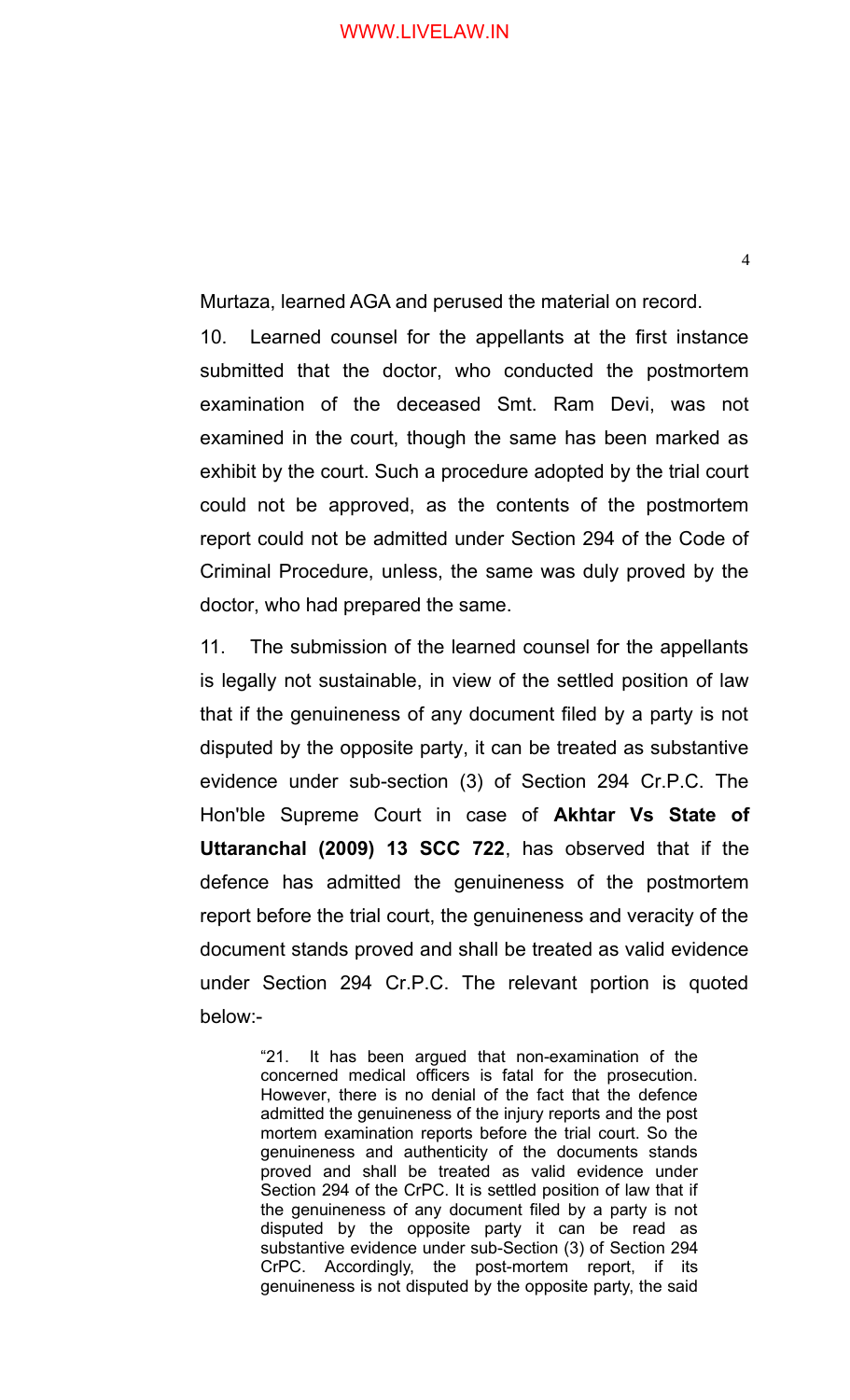post-mortem report can be read as substantive evidence to prove the correctness of its contents without the doctor concerned being examined."

12. We may also refer to a **Full Bench** decision of this Court, reported in **1981 Cr.L.J. 379, Sadique and other Vs State of UP,** wherein it was held -

> *"(Para-9)-" It is open to the prosecution or the accused to dispute the genuineness of a document filed by the opposite party under Sub-section (1) of Section 294, Cr. P.C. In such a case the signatory of the document must be examined by the party filing the document to prove his signature and also the correctness of its contents and the evidence of the signatory will be the substantive evidence and the document may be used to corroborate or discredit his testimony. But where the genuineness of a document filed by the prosecution or the accused under Sub-section (1) of Section 294, Cr. P.C. is not disputed by the opposite party, Sub-section (3) of Section 294, Cr, P.C. is applicable and such a document may be read as substantive evidence. Section 294, Cr. P.C. is a new section as it had no equivalent in the Code of Criminal Procedure 1898. It is based on the rule of evidence that facts admitted need not be proved contained in Section 58, Evidence Act. The object of enacting this section appears to be to avoid the time of the Court being wasted by examining the signatory of the document filed by the prosecution or the accused under Sub-section (1) of Section 294, Cr. P.C. to prove his signature and the correctness of its contents if its genuineness is not disputed by the opposite party. If the signature and the correctness of the contents of a document filed by the prosecution or the accused under Subsection (1) of Section 294, Cr. P.C. whose genuineness is not disputed by the opposite party are still required to be proved by examining the signatory of the document, the very object of enacting Section 294, Cr. P.C. will*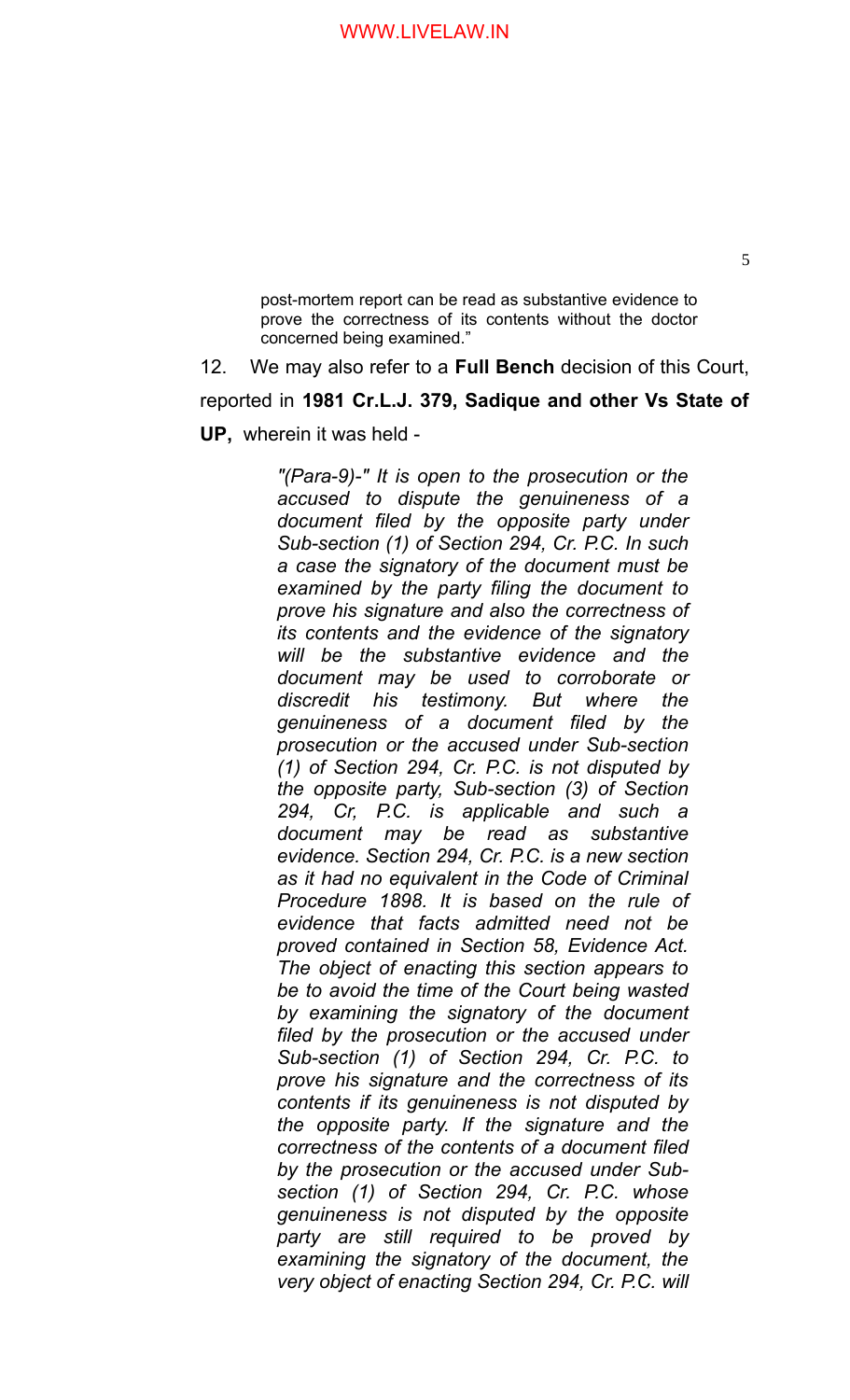*be defeated. We are, therefore, of the opinion that all documents filed by the prosecution or the accused under Sub-section (1) of Section 294, Cr. P.C. whose genuineness is not disputed by the opposite party may be read as substantive evidence under Sub-section (3) of Section 294, Cr. P.C."* 

13. In view of the aforesaid legal position the genuineness of the postmortem report, filed by the prosecution, has since been admitted by the defense the same can be read as substantive evidence.

14. The learned counsel for the appellants next contended that from the deposition of the PW-1 before the trial court, the authenticity of the F.I.R. becomes quite doubtful because according to the F.I.R., PW-1 is the author of the F.I.R. but PW-1 stated in her cross-examination that the F.I.R. was got written by the police Inspector at about 10 a.m. when she had come to the place of incident.

15. We have examined the version of the F.I.R. and the deposition of the informant PW-1. From the contents F.I.R. it is evident that the author of the F.I.R. is PW-1, and PW-3 Bishambhar is the scribe. We further find from the contents of the F.I.R., that it was written by the said scribe in the village of incident itself and thereafter the said scribe went to the police station to lodge the same, which was registered at the police station at 8.30 a.m. Whereas, the PW-1, in her statement before the trial court deposed that said PW-3 Bishambhar (scribe of the F.I.R.) had called the Police Inspector in the village of incident and thereafter the Police Inspector had got the F.I.R. written on which she had put her thumb impression. This witness further stated that all this was done at about 10 a.m. This part of the statement of PW-1 is extracted below:-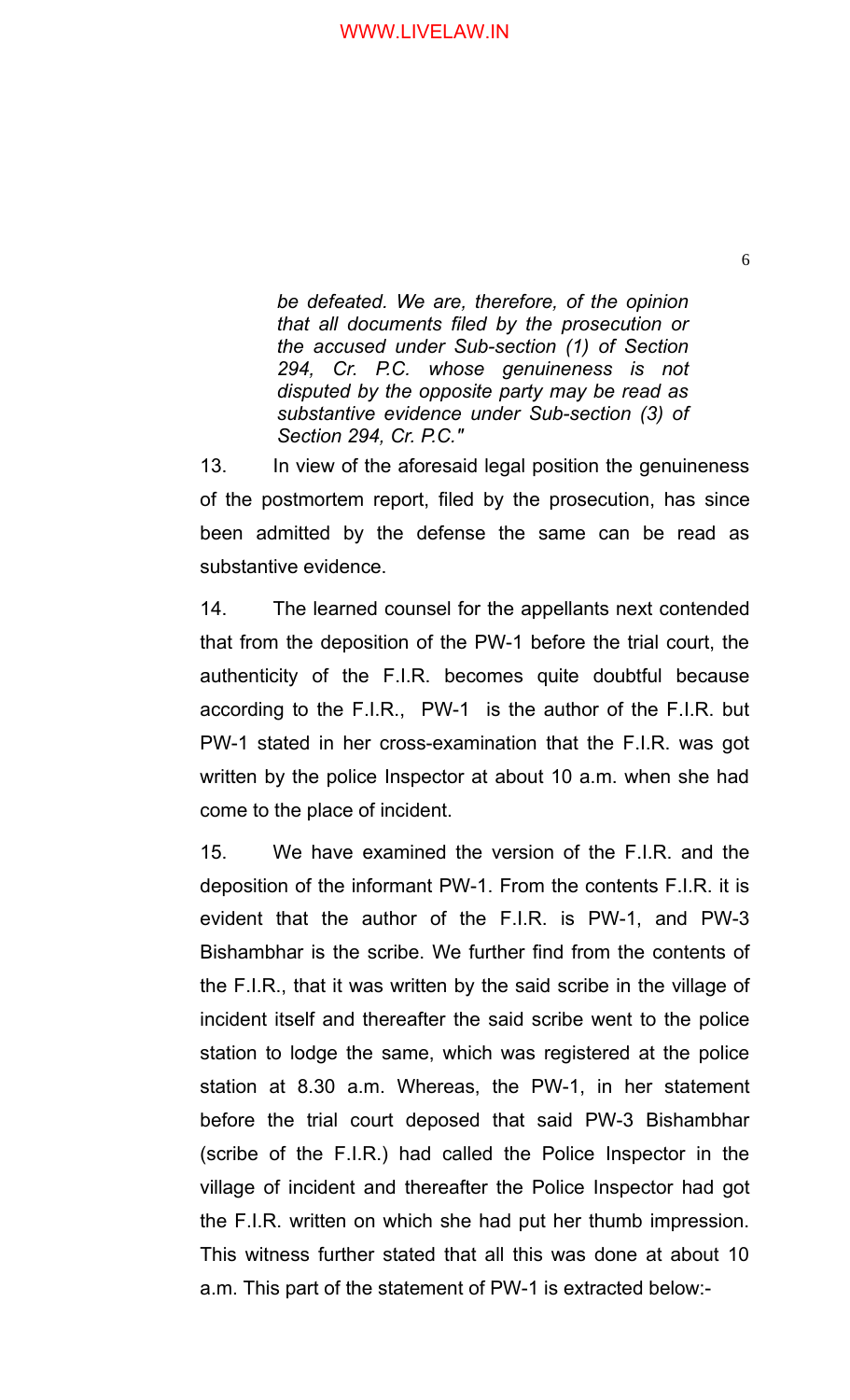"मुझे गांव की औरतों ने चुपाया था फिर दरोगा जी आ गये थे विशम्बर बुलवाया था फिर लिखा पढ़ी करी फिर अंगूठा रिर्पोट पर लगया था सुबह के 10 बजे थे दरोगा जी ने मुझसे अंगूठा लगाने को कहा था। दरोगा जी ने कहा था कि तू पढ़ी तो है नहीं अंगूठा लगा दे दरोगा जी ने पढकर सुनाई थी। "

16. It is thus apparent from the aforequoted substantive evidence of PW-1 that the F.I.R. was got written by the Police Inspector. This being so, the F.I.R. version that the F.I.R. was dictated by the PW-1 and PW-3 Bishambhar scribed the same stands discredited. From the aforequoted evidence it is also apparent that the F.I.R. was got written by the police Inspector at about 10 a.m. and if this is so, the prosecution case that F.I.R. was lodged at the police station at 8.30 a.m. also stands falsified. From the said substantive evidence on record it cannot but be held that the F.I.R. of this case has been prepared with the confabulation and manipulation of the police and the same was not lodged at the police station at the time when it is said to have been lodged. In these facts once the very authenticity of the F.I.R. becomes doubtful the entire prosecution case becomes doubtful.

17. Learned counsel for the appellants then contended that though PWs 1 and 2 are said to be eye witnesses of the incident but from the evidence on record a reasonable doubt is created that they have not seen the incident. To appreciate this argument of the learned counsel we have examined the evidence on record and we find substance in the submissions of the appellants' counsel. We find that there is a material contradiction between medical and oral evidence, in asmuch as, in the F.I.R. the informant PW-1 has stated that the appellant Bijendra inflicted *gandasa* blows on the naval region of the deceased but in the post-mortem report there is no injury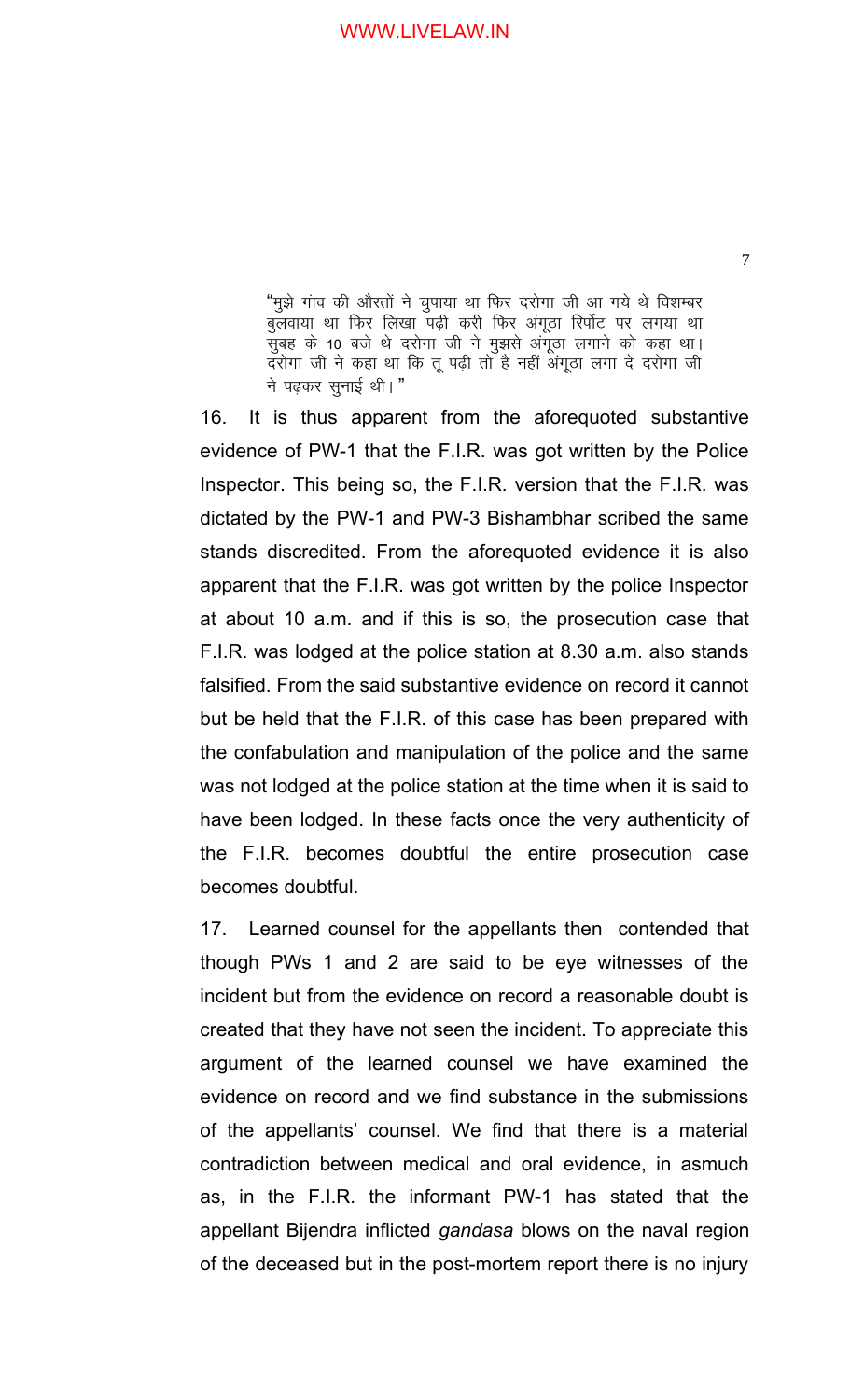8

on the naval region. In fact all the *gandasa* injuries are on face and head. Faced with this situation the prosecution gave up the initial or the founding prosecution story that Bijendra inflicted *gandasa* blows on the **naval** region. The said two eye witnesses testified that appellant Bijendra inflicted *gandasa* blows on the deceased. In this regard we also notice another significant fact on record which belies the eye witness account of the said witnesses. These witnesses have deposed in the trial that when the appellant Bijendra was inflicting *gandasa* blows on the deceased one unknown accused had held the deceased by her head. From the post mortem report it is evident that except one lacerated wound and one abrasion, all other *gandasa* injuries are on the right side of head and face of the deceased. This would be possible only when the deceased was sleeping turning to her left side and her right side was exposed, that is why all the injuries are on right side of her head and face. Thus from the nature of the injuries it cannot be believed that one accused had held the deceased by her head while another accused was inflicting *gandasa* blows on the head and face. It appears to be improbable that a person may inflict *gandasa* blows on head and face while the head is held by another person. Therefore, this part of the prosecution story is highly improbable and doubtful. This circumstance clearly speak that the said two eye witnesses have not seen the incident and are giving false version with regard to manner of assault on the deceased. Once we hold the eye witnesses are unreliable on the manner of assault, and as noticed above, there is also contradiction in oral and medical evidence as no injury was found on the naval region of the deceased the conviction of the appellants cannot be sustained.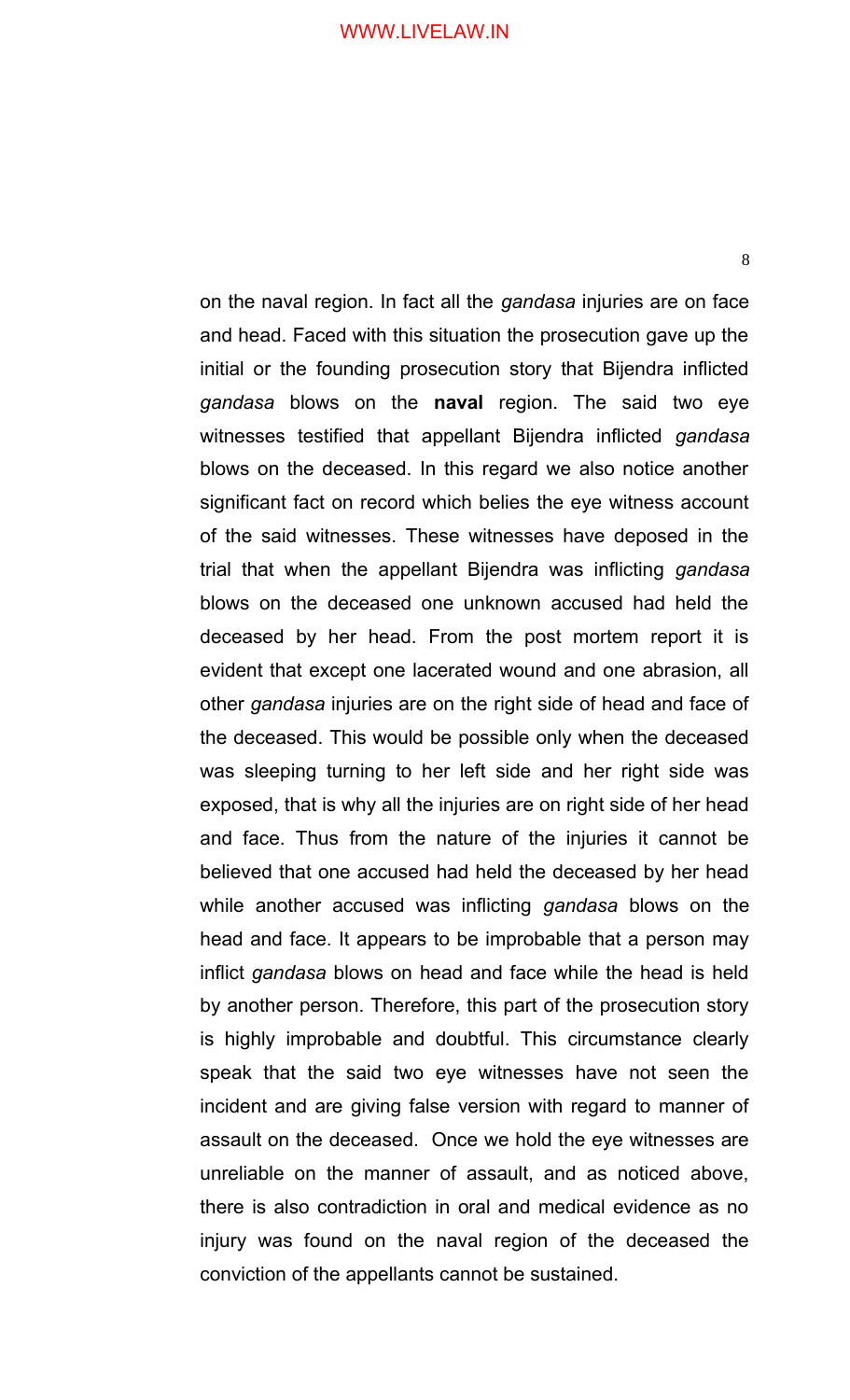9

18. Now we may also deal with the motive as pleaded by the prosecution. The motive for committing the crime is assigned to the appellant Bijendra. According to prosecution appellant Bijendra's father Ramchand had transferred his 11-12 bighas of land to the deceased Smt. Ram Devi. The deceased was trying to get her name mutated on the said land, which was objected by the appellant Bijendra. However, when the deceased did not listen to the objections of the appellant and continued to pursue her efforts in that regard the appellant Bijendra murdered her. We find from the evidence on record that the deceased Ram Devi was issue-less, therefore, after her death appellant Bijendra alone would inherit entire properties of his father, and that being so, there was no reason for the appellant Bijendra to have committed murder of his step mother, who, according to evidence on record, had brought up the appellant after the appellant's mother had died when the appellant was only 7-8 years old. Even other-wise the prosecution story that the father of the appellant Bijendra had transferred his 11-12 bighas of land to the deceased and the deceased was making endeavors in the consolidation proceedings to get her name mutated on that property does not merit acceptance as the prosecution has not proved by documentary evidence the fact of transfer of said land in favour of the deceased by her husband Ramchand and the fact that the deceased had initiated any mutation proceedings for recording of her name on the said transferred properties. In the circumstances we are unable to accept the version of motive as set up by the prosecution. On the other hand there may be a reason or motive for the PW-1 to implicate the two appellants in this case, as she was aware that if the appellants are convicted she would be a beneficiary of the